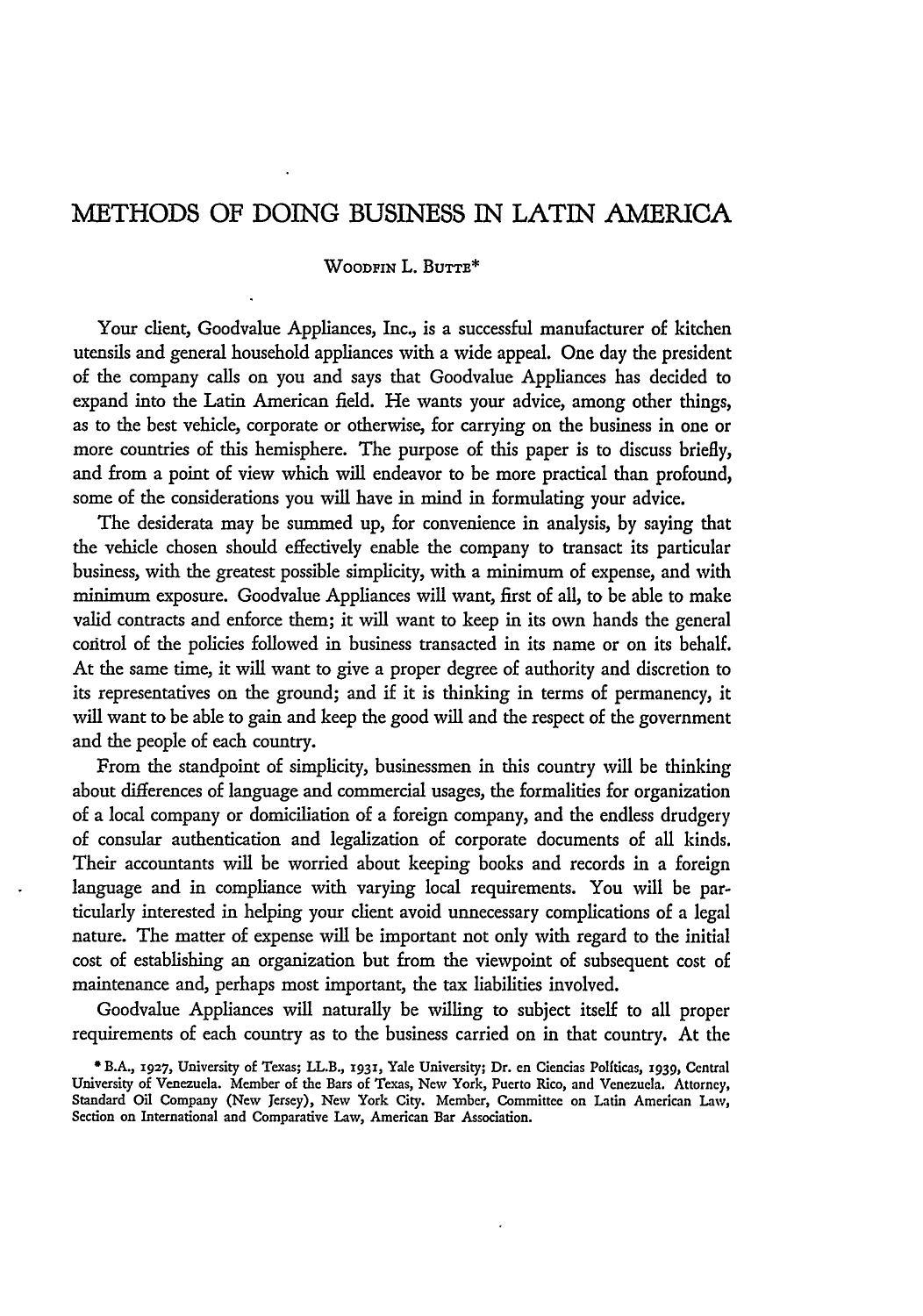same time, it will not want unnecessarily to expose its home organization, or its business or profits in the United States or other countries, to local control or taxation. It may not want to have its assets in this country answerable in enforcement, without review on the merits, of judgments rendered against it in the courts of a couniry where it is a foreigner.

Thus outlined the questions presented have much in common with those involved in advising a corporate client in this country whether or not to register to do business in states other than that of its incorporation. Their solution depends, in the first instance, on the nature and extent of the business to be transacted and, in the second, on the methods available under the laws of the foreign state or country.' If the proposed business is purely one of marketing on a not too intensive scale, there are many advantages to be gained in working through an independent merchant without the need for any local organization. If the marketing is to be large in volume, or if it is to be accompanied by local production or processing, the company will probably want to select among three methods of establishing its own corporate existence in the country: **(I)** registration and licensing of the parent company; (2) formation of a new subsidiary company in this country for the purpose of carrying on its business in one or more Latin American countries, and subsequent registration of that company in each country; (3) formation of a local subsidiary company under the laws of the country where the business is to be transacted.

It is surely no longer necessary, by way of preface to a discussion of the provisions of the Commercial Codes of the Latin American republics, to explain to any North American lawyer the broad outlines of the system of Civil and Commercial Codes, and the cleavage between the "civil law" and the "mercantile law" which is traditional in Europe and Hispanic America.<sup>2</sup> From the very nature of our discussion, we shall deal almost entirely with the various Codes of Commerce, with only occasional reference to the Civil Codes.

For the sake of clarity and coherence, it will probably be helpful to stick fairly close to the system as it is established in one country, with a minimum of digression into variations among the various Codes as to points of detail. The law of Venezuela has been selected for this purpose. Its Code of Commerce is a good example of the classic style, with roots in the French and Italian codes of the middle of the last century; it has not been subsequently amended by newer laws to such an extent as to destroy its value as a typical code. Perhaps most important, it is the law with which this writer is most directly and intimately familiar, and is therefore least likely to lead him into pitfalls of ignorance and insufficient understanding.

<sup>1</sup> The Bureau of Foreign and Domestic Commerce of the United States Department of Commerce has published a series of very useful booklets on the general subject of trading under the laws of various foreign countries, containing not only outlines of the various methods available, but a summary of applicable tax laws, judicial organization and procedure, import and export requirements, etc. See, *e.g.,* T aDINO **UNDER THE LAws** oF **ARGENTINA (1933);** BRAzIL **(1938); MEXico (1935);** PEU **(1930);** VENEZUELA (1937). See also OBREGÓN, LATIN AMERICAN COMMERCIAL LAW (1921).

'There is a good exposition in **TRADING UNDER TE LAWS OF ARGENTINA,** *supra* note **I,** at **6-7.** See also Schuster, *The Judicial Status of Non-Registered Foreign Corporations in Mexico* **(933) 7 TUIN.E L** REV. 341; OBREGÓN, op. *cit. supra* note 1, at 9-15.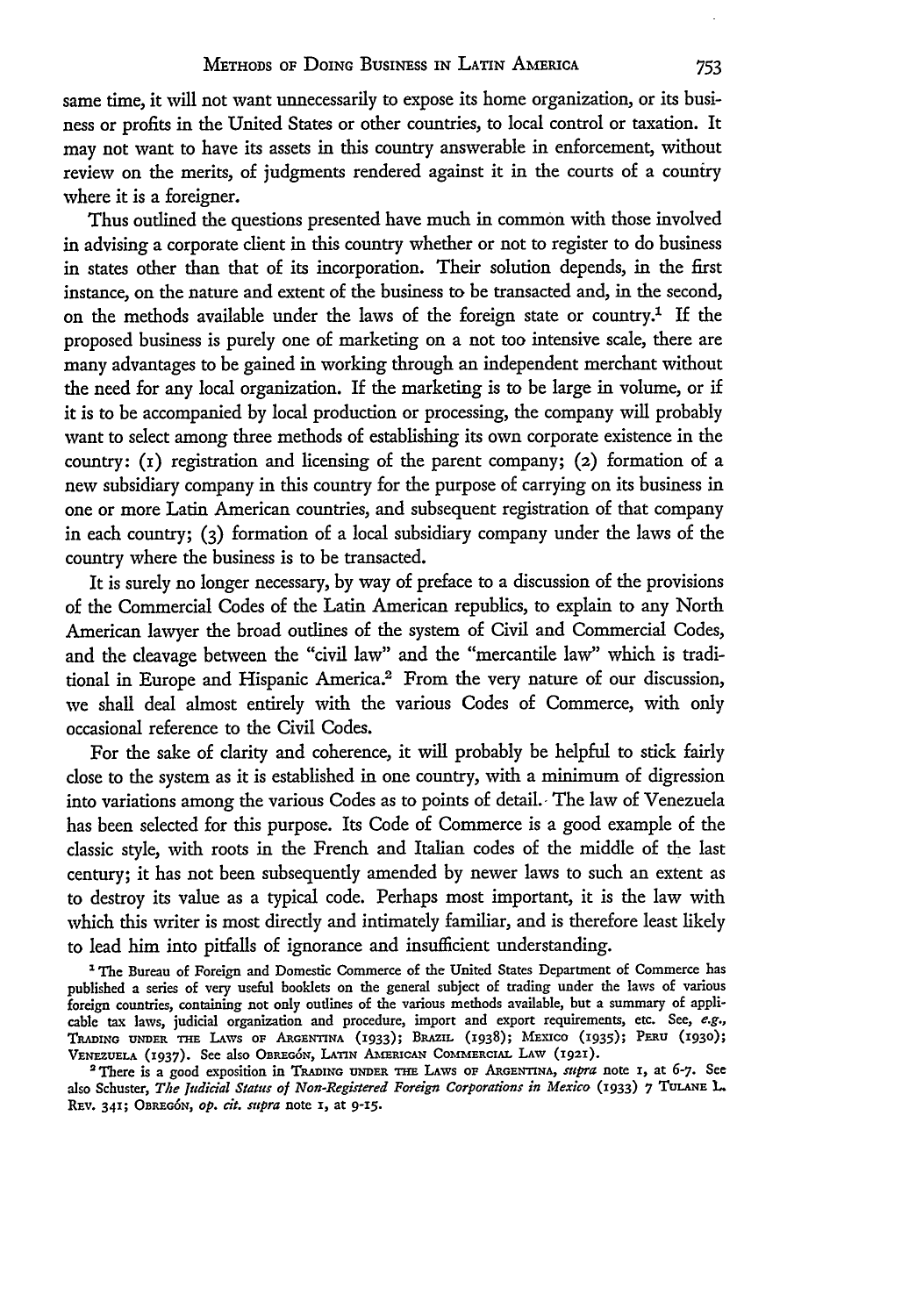#### LAW **AND** CONTEMPORARY PROBLEMS

### A. THE COMMISSION MERCHANT

The Venezuelan Code defines a commission merchant as "one who carries on commercial transactions in his own name for the account of a *comitente*."<sup>3</sup> The *comitente* would be most easily translated into English as the "principal"; but it seems wise to avoid some of the connotations of that word which are not exactly applicable to the relationship between *comitente and comisionista.* If the commission merchant transacts the business entrusted to him *in the name of the comitente, the* relationship is declared to be one of pure agency, and the rights and obligations deriving therefrom are subjected to the provisions on *mandato,* which is regulated in considerable detail in the Civil Code, with the sole exception that, while the agency in civil matters is presumed to be gratuitous, the commercial agency is not.<sup>4</sup> However, so long as the commission merchant transacts the business in his own name there is no privity between the *comitente* and the third party with whom the commission merchant deals; each has rights and obligations vis-a'-vis the commission merchant, but neither has any right of action against the other.<sup>5</sup>

The commission merchant is free to accept or decline any business which is offered him; but if he declines, the law imposes on him the duty not only of getting word to the *comitente* without delay but of taking in the meantime whatever steps may be necessary to protect the latter's interests from immediate loss or damage, such as deterioration of merchandise, lapsing or forfeiture of a tile, or the running of a prescriptive period.6 If he does not receive instructions in due course, he may then make a judicial deposit of any goods or other property received by him, and under court order sell enough to reimburse himself for any expenses which he may have incurred.<sup>7</sup>

If he accepts a commission which is offered him, the merchant is under obligation to carry it through to completion. This is a personal duty, and if he delegates its performance to another without the prior authorization of the *comitente,* he is still responsible for the acts of the substitute; even if he has general authority to delegate performance to others, he must not select a substitute who is notoriously incompetent or insolvent. He must advise his *comitente* of any delegation of the commission.,

The commission merchant must not represent opposing interests in the same transaction without the express consent of the interested parties, but he is ordinarily not under obligation to disclose the name or identity of his *comitente* to third parties with whom he is dealing.<sup>9</sup> He must abide strictly by any instructions given by the *comitente;* but if in his judgment the carrying out of those instructions would result

**<sup>&#</sup>x27;** Art. **381.** (Throughout this paper, where no reference is given, citations are to the Venezuela Code of Commerce **of** June **29, i959.)** For sample code provisions governing the rights and obligations of **the** commission merchant and **his** *comitente* in other countries, along essentially similar lines, see the following (all citations to Codes of Commerce): Argentine, arts. **223-281;** Brazil, arts. *i65-i9o;* Chile, arts. 233-324; Colombia, arts. 331-434; Ecuador, arts. **363-398;** Haiti, arts. **90-94;** Nicaragua, arts. 398-434; Peru, arts. **237-274;** Uruguay, arts. 3ox-386.

**<sup>&</sup>quot;** Art. 384. = Art. **383.** <sup>8</sup> Art. 385. <sup>7</sup> Art. 386. <sup>7</sup> Art. 393. <sup>8</sup> Art. 392. **'** Art. **392.** "Arts. **393, 382.**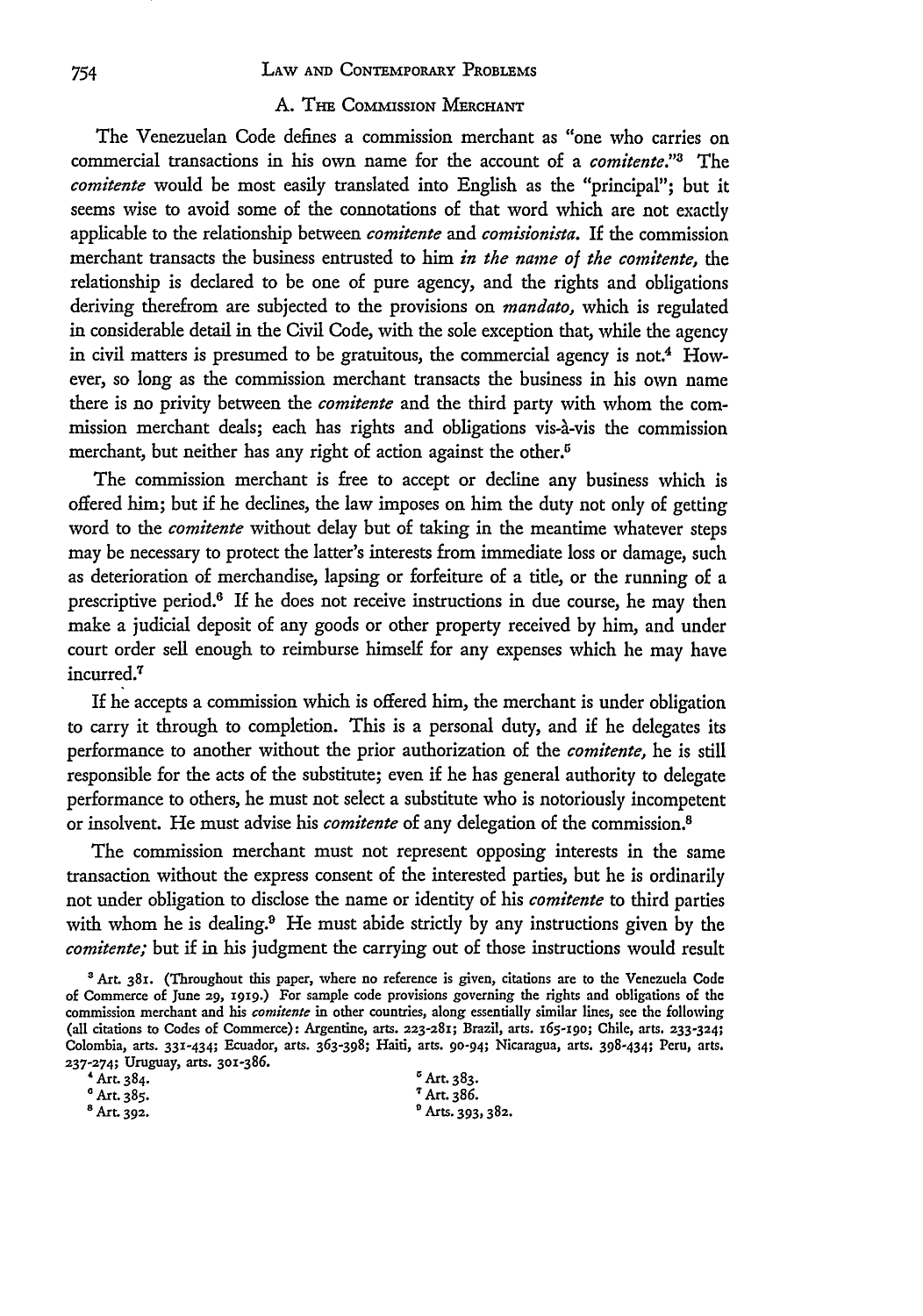in serious damage to the *comitente,* he may suspend action and ask for further orders.<sup>10</sup> In extraordinary and unforeseen circumstances, where he has no instructions and not sufficient time to consult the *comitente,* the commission merchant is to go ahead in the latter's interest; the degree of care imposed on him is that he act in the exercise of his good judgment *("prudencialmente,"* which to this writer at least does not seem to carry quite the idea of being subject to the test of appraisal by hindsight which "prudently" is likely to have in English), and that he act as he would in the conduct of his own affairs. The same degree of care is required of him in any case in which the *comitente* has authorized him generally to act as he thinks  $hest.<sup>11</sup>$ 

The commission merchant does not take tide to merchandise received by him from the *comitente,* and goods or merchandise purchased by him for account of the *comitente* become the property of the latter immediately. On the other hand, the commission merchant does become the owner of money and paper payable to bearer received by him for account of the *comitente,* and becomes a debtor of the latter accordingly.<sup>12</sup>

The commission merchant must verify the condition of merchandise received by him, and is answerable for his failure to take proper steps for its protection and preservation.<sup>13</sup> He may not sell on credit unless authorized to do so, and even then may not give credit to a known insolvent or expose his *comitente's* interests to a manifest risk. Should he fail to observe these restrictions, or should he fail to show in his accounts the names of purchasers on credit, the *comitente* may demand that the commission merchant pay him in cash. However, the merchant may, so long as he does not have express instructions to the contrary, grant whatever period is usual in the locality for the actual payment of the purchase price in a cash sale.<sup>14</sup>

The commission merchant is entitled to reimbursement of any advances made and expenses incurred in connection with the business entrusted to him, and in addition is entitled to receive a commission or remuneration which, in the absence of agreement, will be fixed by local custom. For the collection of these amounts, the law grants him a privilege and a right of retention applicable to all goods of the *comitente* in his possession or under his control, including goods in transit.<sup>15</sup>

The commission may be terminated or modified by the *comitente* at any time. It is automatically terminated by the death of the commission merchant or by his legal disability for any reason to carry out the matters entrusted to him. It is not terminated by the death of the *comitente.i'*

### **B. REGISTRATION OF A CORPORATE VEHICLE**

As the simplest method of carrying on its affairs directly and in its own name, Goodvalue Appliances can have an agent located in a given country, or travelling

| $10$ Art. 390.                | $11$ Ibid.                  | $12$ Arts. 401, 389.               |
|-------------------------------|-----------------------------|------------------------------------|
| <sup>18</sup> Arts. 388, 389. | <sup>14</sup> Arts. 404-06. | <sup>15</sup> Arts. 394, 398, 399. |
| <sup>10</sup> Arts. 411-12.   |                             |                                    |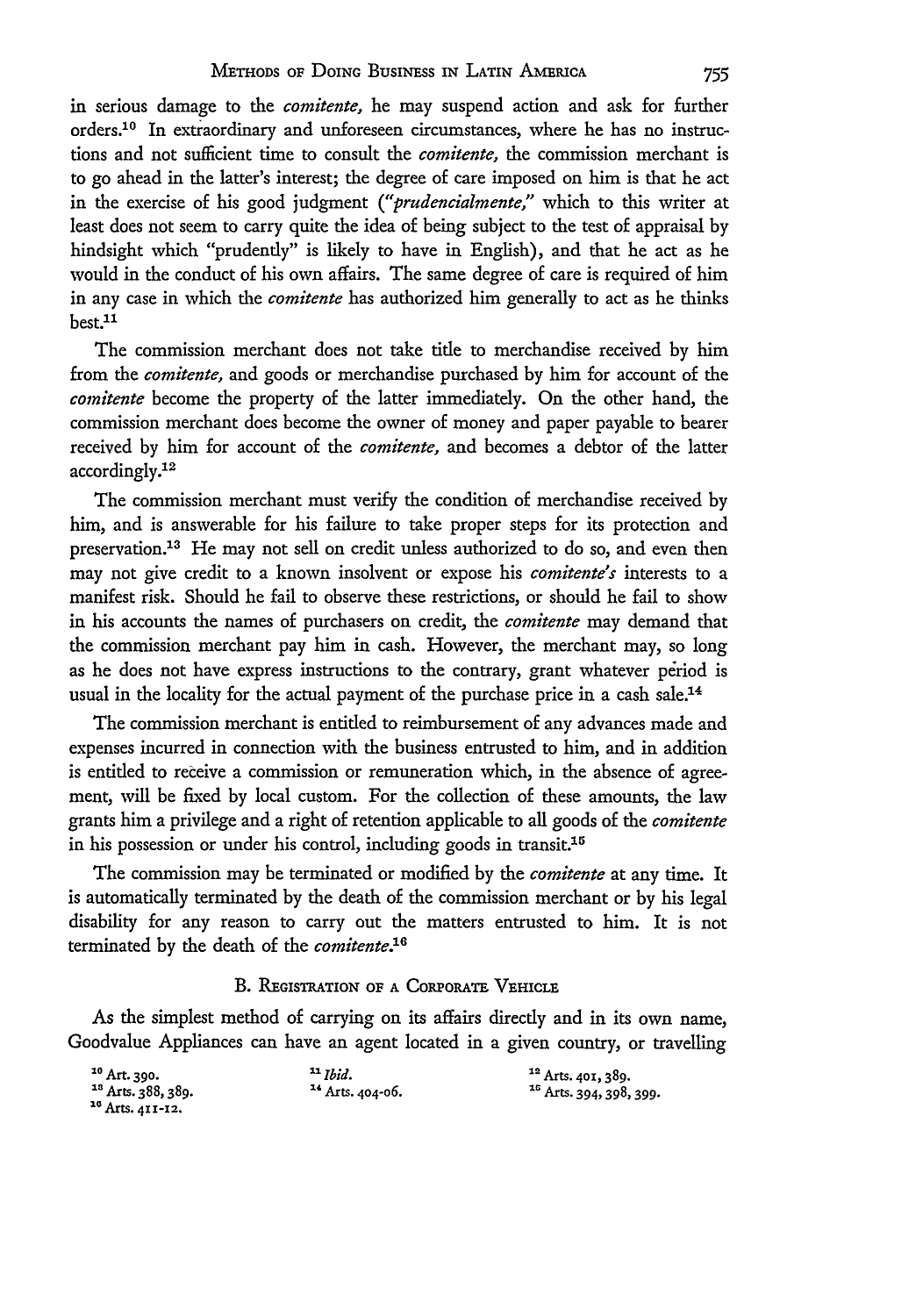from country to country, calling on dealers and taking direct orders.<sup>17</sup> Whether the activities of this agent will constitute "doing business" within any particular country will depend roughly on the same elements which go into the decision of the same question as among the various states of the United States. A merchant is usually defined, for the purpose of determining whether his acts are to be subject to the mercantile law in general or to the civil law, as one who "habitually" carries on commercial transactions; and the same test of *habitualness* will be of importance in any decision as to whether the acts of a travelling agent constitute "doing business" by the company. As in the United States, the question will in the last analysis be one of fact, to be determined by weighing all the surrounding circumstances. By way of incidental observation, the writer will hazard the opinion that courts in Latin America will be apt to be unimpressed by some of the legalistic distinctions in this regard which are commonly drawn in this country-such for example as the fact that the orders taken by a local office or agent are said to be subject to approval by the home office.

The judicial status of non-registered foreign corporations in the various Latin-American republics has been the subject of a considerable body of literature, notably the series of papers sponsored by the Committee on Foreign Law of the Association of the Bar of the City of New York.<sup>18</sup> These studies reveal a wide variation in the treatment accorded to non-registered foreign corporations under the legislative systems of the countries examined, and the reader is urged to refer to them if the question is of practical importance to him.

The Venezuelan Code fairly adopts a middle of the road attitude.'9 Foreign corporations which have the principal object of their business in Venezuela are considered by law as domestic companies; foreign corporations which have branches or subsidiary places of business in Venezuela retain their nationality, but are considered as domiciled in the country. Both categories are required to register. Although the writer knows of no cases in point, failure to do so would apparently expose the company to a fine of five hundred *boliuares,* imposed by Article **26** of the Code on merchants generally who fail to record required documents in the Commercial Registry.

Foreign companies having neither branches nor fixed places of business in Venezuela may transact business<sup>20</sup> in the country, and may sue and be sued in its courts.

<sup>17</sup> The agent who calls on dealers or consumers directly, and takes orders or makes sales in the name of his principal, may be properly distinguished from the travelling representative who merely acts as liaison between his principals and independent commission merchants. In the latter case the travelling representative may find visa requirements varying from one country to another, but he need have little fear that he is exposing his principals to the consequences of "doing business" within any given country.

<sup>18</sup> These papers were published under a common title, *The Judicial Status of Non-Registered Foreign Corporations in Latin-America,* in the **TuLANE LAw** REviEw. The law of Chile, Argentina and Uruguay was considered in **(1932)** *6* **TuLAE** L. Rav. **558;** Brazil **(1933)** 7 *id.* 21o; Mexico **(1933) 7** *id. 341;* Colombia (1934) 8 *id.* 542; Ecuador **(1935)** *9 id.* 409; Nicaragua (935) *o id.* 58; Guatemala (937) **12** *id. 74.* **"** Arts. **359-62.**

**20** *"Hacer negocios,"* which, it has been pointed out, carries more the idea of individual and isolated transactions, and is not so broad as "ejercer el comercio," to "do business" generally. TRADING UNDER THE **LAws oF VENEZUFLA,** *supra* note **i, at** *63.*

 $\ddot{\phantom{a}}$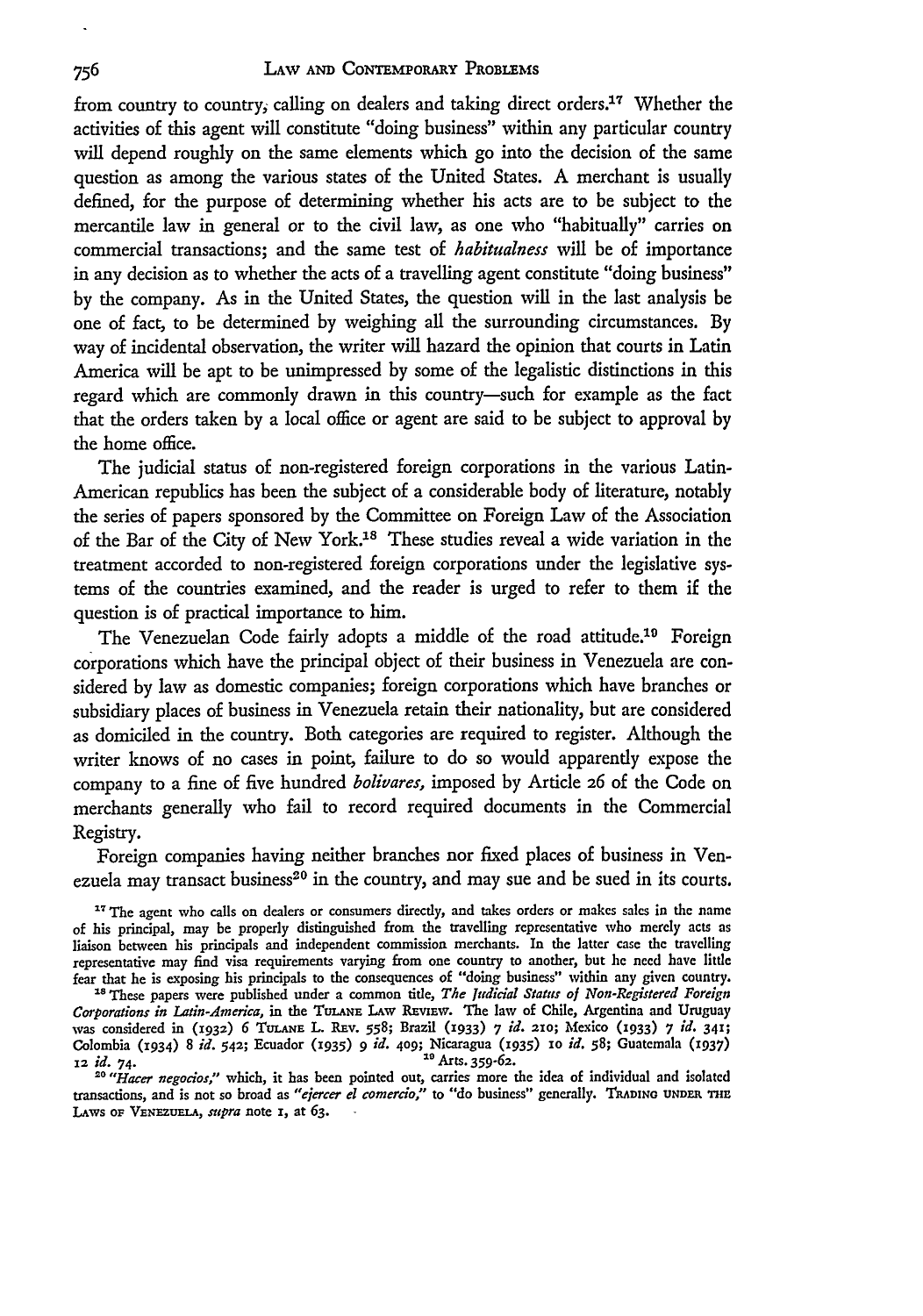However, it should be noted that, in any suit brought, the opposing party might by proper pleading require the foreign company to prove its legal existence (as a defendant in this country might deny, on information and belief, that plaintiff is a duly organized and existing corporation) and that the documentary proof so required would be substantially the same as that needed for registering the company in the first place.

We can fairly draw a general conclusion by saying that if Goodvalue Appliances has reason to feel, on the basis of the various criteria outlined, that it is actually "doing business" in one or more countries of Latin America, it will not wait long before registering some corporate vehicle through which that business can be regularly and properly carried on.

### *I. Registration of a Foreign Company*

The procedure established by the Venezuelan Code of Commerce for the registration of foreign corporations is typical of that in many of the countries of this hemisphere. According to Article 359 of the Code, the necessary documents are the articles of association and other documents required for the formation of the company, according to the laws of its nationality, a certified copy of the pertinent articles of those laws, and a copy of the bylaws of the company. To this list may be added a proper power of attorney for the company's agent, representative, or attorney who is to attend to the registration. $21$  This power of attorney, in addition to authorizing its holder to take the necessary steps for registration of the company, will usually designate him at the same time as its continuing representative in the country, though it is of course perfectly proper to designate some other person. Every registered foreign corporation must have within the country a representative who will be presumed as a matter of law to have full power to bind it in all matters, excepting only the power to alienate the business itself if this power has not been expressly granted.

**All** these documents must be duly legalized and translated. The process of legalization by the consular or diplomatic representatives in the United States of the country to which the documents are going presents greater or less difficulty depending on the availability of a consular representative and the extent of the authority granted him by his own laws;<sup>22</sup> the procedure of successive signature legalization by a notary, a county clerk, the Secretary of State of the state, the Secretary of State of the United States, and the diplomatic representative in Washington of the foreign country, is a chore to be avoided if possible. The power of attorney can, if desired, be executed directly in Spanish, either in the usual way before a notary or before the foreign consul, although as a practical matter this last procedure

' **Art. 359. 55**

**The** Venezuelan Organic Law **of** the Consular Service of **1936** authorizes consuls, in general language, to "legalize the signatures of the local authorities when requested to do so **by** the interested parties." Art. **22,** par. **30.** In practice, this language is subject to some variation in interpretation, as to what constitutes an "authority," how wide a geographical range is included in "local" authorities, and so on. Consuls will generally legalize signatures of county clerks in the same city where the consulate is located.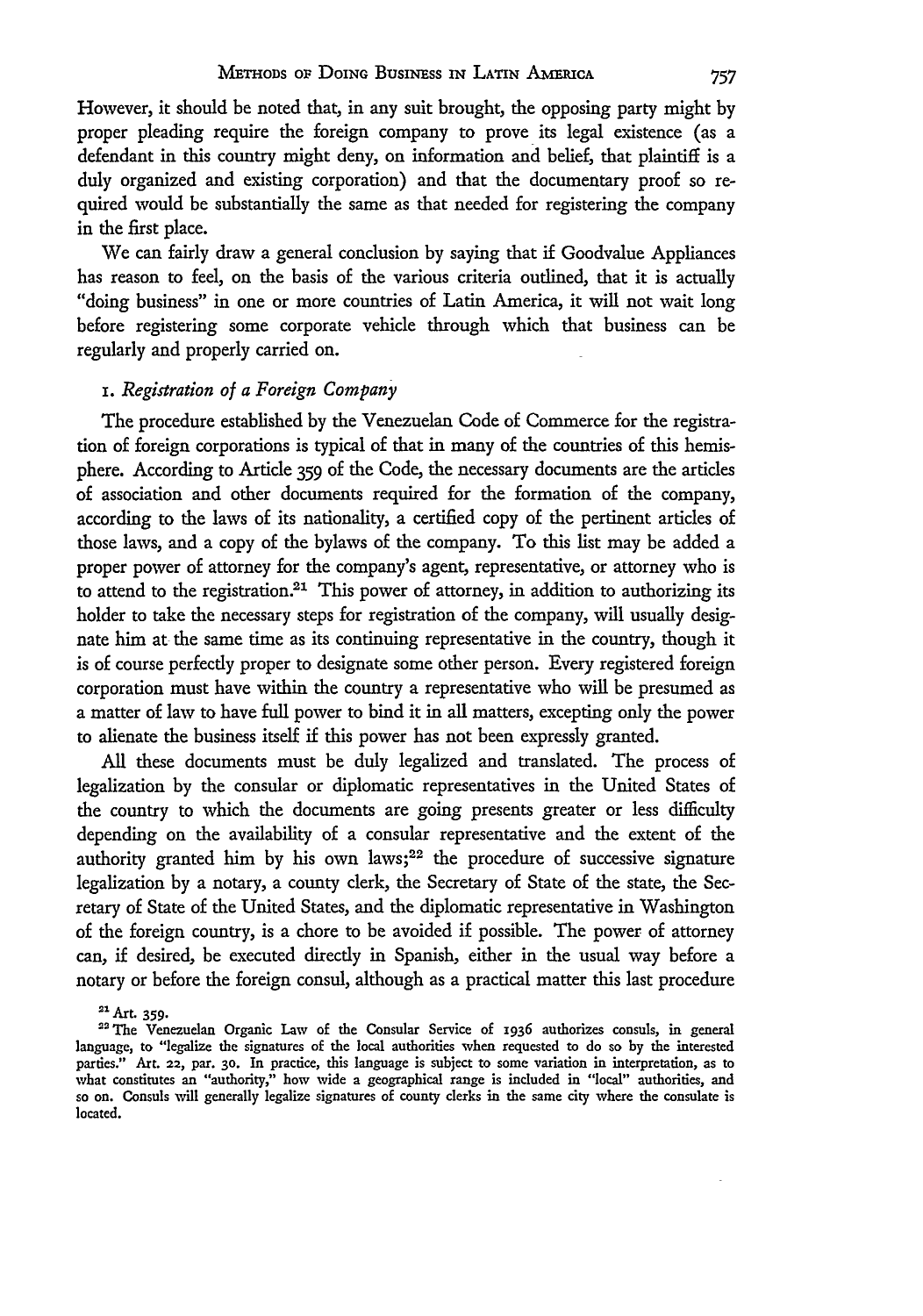is likely to involve additional complication in the form of tedious insertion of the full text of the document in consular books of record.<sup>23</sup> Official translations of the other documents involved are ordinarily made by licensed interpreters after the documents, properly legalized, are received in the country where they are to be used.

Under the Venezuelan procedure, all the documents are then presented for record to the Court of Commerce at the place or places where the company plans to establish offices. The bylaws are placed on file where they may be examined at any time; thecharter or articles of association, as the case may be, and the extract of the laws of the state of incorporation, are recorded and then published in a local newspaper.<sup>24</sup> The power of attorney designating the representative of the company is ordinarily recorded both in the regular civil registry office and in the commercial registry carried by the Court of Commerce.<sup>25</sup> With these steps, the registration of the company is complete and it is ready to do business.

### 2. *Formation of a Local Company*

In common with many of the Latin American republics, Venezuela does not have a separate corporation law as such. Title VII of Book First of the Code of Commerce deals with "Commercial Companies and Accounts in Participation." The "anonymous company" is one of the three types listed as having juridic personality separate from that of their members, the other two being the "collective name company"the ordinary partnership, in which the partnership obligations are secured by the unlimited joint liability of all the partners, and the *"compagia en comandita"--the* limited liability partnership, backed by unlimited liability of one or more full partners and by limited liability of one or more limited partners or *comanditarios.20*

As has already been pointed out, the first Latin American Codes of Commerce were largely drawn from the French Code of i8o8, the Italian Code of 1865, and the Spanish Codes of **1829** and *1885.* The provisions governing the organization and operation of commercial companies show moreover the influence of the French company law of 1867. There has been relatively little innovation in the legislative provisions since that time. As a result, the language of the codes shows plainly that they were drawn primarily to fit the small, home-grown type of company, with a limited sphere of activity and a relatively small number of partners or shareholders. The matters which the codes feel called upon to regulate in detail, and the corporate shenanigans which they are at pains to prevent, are often practices which have long since been discarded in use; and there are many questions of present-day corporate procedure which can only be answered by a liberal application of the principle that whatever is not prohibited is permissible. This last principle will be stoutly defended,

**<sup>&</sup>quot;** See, e.g., Venezuelan Organic **Law on** Consular Service, art. **32,** par. **4.**

**<sup>&</sup>quot;Art. 359.** <sup>2</sup> Documents **for** record **in the** Commercial Registry may be typewritten. Documents **to be** recorded in the ordinary civil registry office must be manuscript; if a typewritten document is presented, the Registrar **first** makes and certifies a manuscript **copy,** and this is the document actually recorded. **If** the document comes in English, it **is** common to kill two birds with **one** stone **by** having **the** official translator make his original a manuscript copy. <sup>26</sup> Art. 207.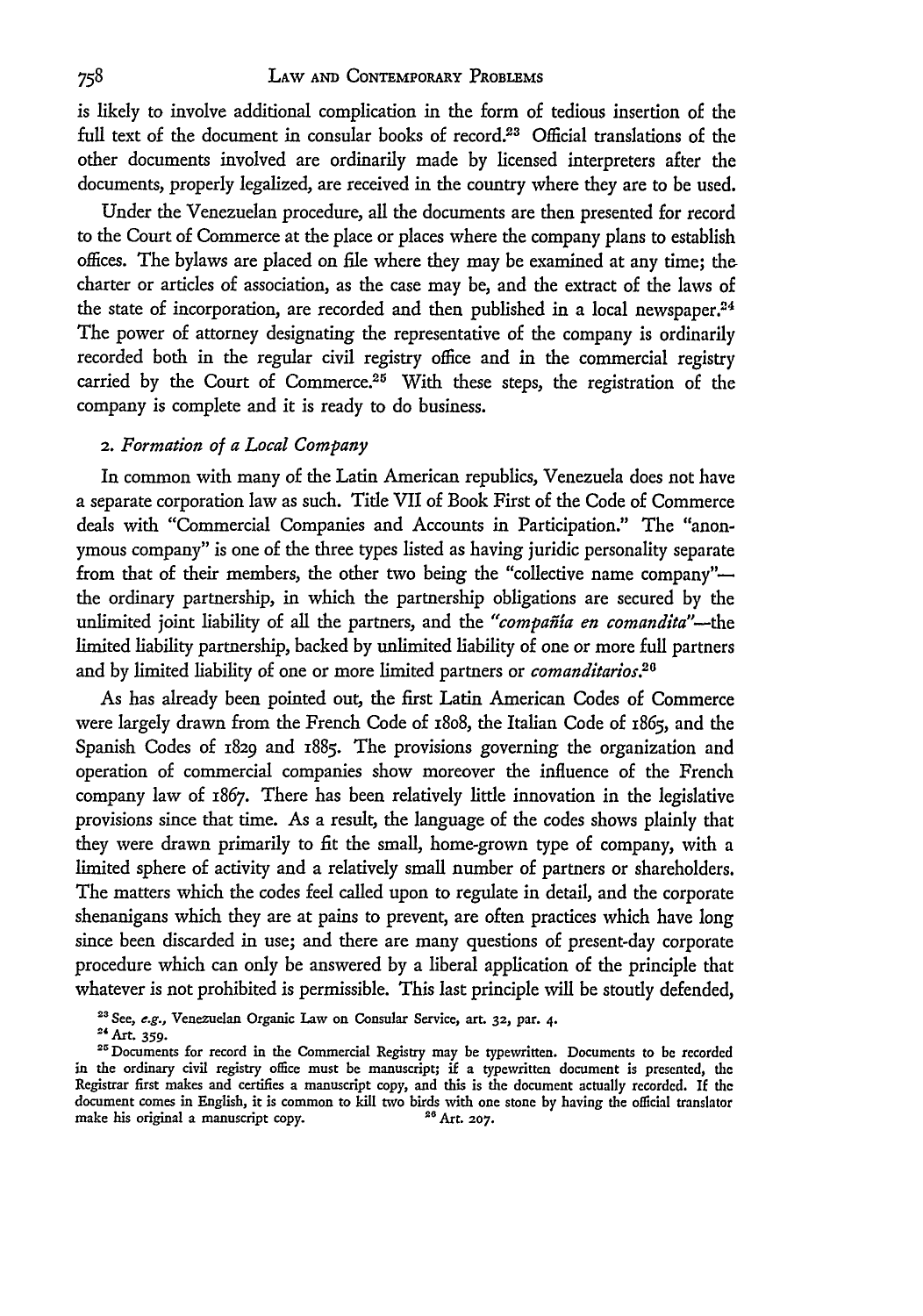in theory, by any lawyer in Latin America; but it must be confessed that its practical usefulness is considerably impaired **by** the inflexible rule unconsciously applied by lawyers the world over, that whatever is not familiar is forbidden. However, and in spite of this tendency to extreme conservatism in the interpretation of code provisions in their application to new situations, the writer feels that the typical regime of the Latin American Codes of Commerce affords a fair and workable basis for the organization of local subsidiary companies and permits the accomplishment of almost any legitimate corporate purpose or method. $27$ 

The Venezuelan code defines the "anonymous company" as one "in which the company's obligations are secured by a known capital and in which the shareholders *(socios-literally* 'members') are liable only for the amount of their stock."28 It may be formed either by public subscription or by a public or private contract.<sup>29</sup> The procedure for promotion and organization of a company by public subscription is regulated in detail; but the other method, that of formation by a contract signed by all the incorporators, is almost always the one which best fits the needs of the North American company wishing to organize a local subsidiary. Our discussion will therefore be limited to this procedure, with only incidental mention of steps to be taken in the organization by public subscription.

Article **252** of the Code of Commerce provides that

The company may be formed by means of public or private document, executed by all the subscribers, in which compliance with all legal requirements shall be shown and the directors and persons charged with the duty of acting as *comisarios* until the first general meeting shall be designated.

There is no requirement as to the number of incorporators or shareholders. The essentially contractual nature of the articles of association would seem to call for at least two incorporators. In practice, three or five incorporators seem to be most frequently used, so as to reduce to a minimum the situation of holding meetings, complete with motions made, seconded and unanimously approved, with only one or two persons present.30

If Goodvalue Appliances, Inc., is to have a branch office in Venezuela, its representative in charge of that office will almost surely be one of the incorporators. By giving him or someone else a sufficient power of attorney for the purpose, the parent company can also appear as an incorporator, and subscribe in its own name

<sup>27</sup> For sample code provisions in other countries, see the following Codes of Commerce (some of which, it must be noted, have been amended in varying degree by special legislation, which must be consulted in each case): Argentina, arts. 282-449; Brazil, arts. **295-299,** and Decree **2627** of Sept. **26, 1940;** Chile, arts. 348, 424-469; Colombia, arts. 463, **550-595;** Costa Rica, *Ley de Sociedades Comerciales,* Nov. **24, 19o9;** Ecuador, arts. 261-356; Haiti, arts. 29-48; Nicaragua, arts. **11-132,** 2o-286; Peru, arts. **124- 132,** 159-x8i; Uruguay, art. 387.

#### **Art. 207.** <sup>29</sup> Arts. 252, 253

o The Venezuelan Civil Code, art. 1708, defines a *"sociedad"* generally as "a contract by means of which two or more persons agree to put something in common, for the purpose of dividing among themselves the resulting profits." An almost identical definition of mercantile companies is given in the Argentine Code of Commerce, art. **282.** Some of the codes specifically require a minimum number of incorporators for a stock corporation (Argentina requires ten; Brazil and the Dominican Republic, seven; Nicaragua, two).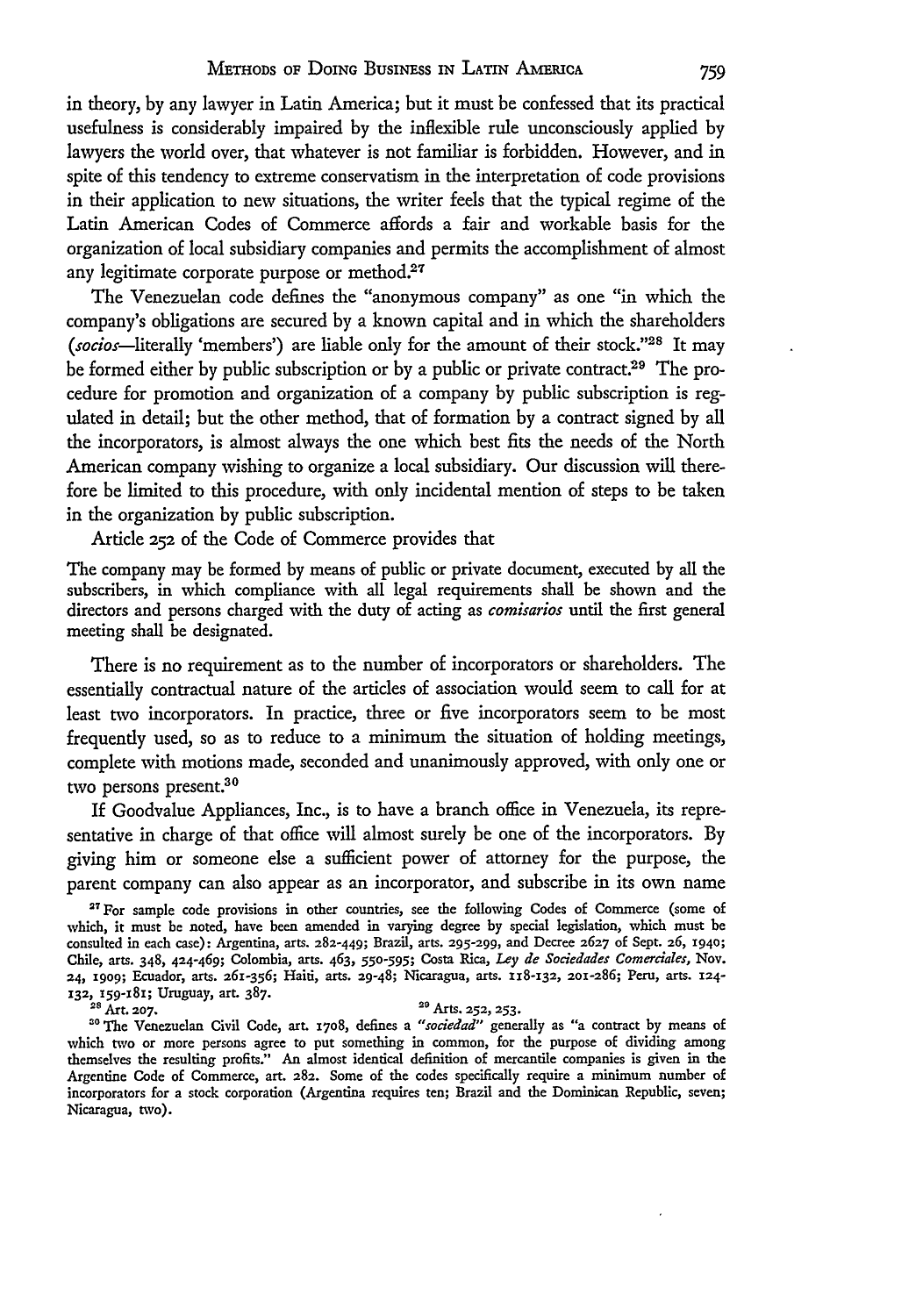### 760 **LAW AND CoNEMPORARY PROBLEMS**

for the stock to be held by it, although it is usually simpler to have its representative take the stock in his name and later transfer it to the parent company. The latter procedure involves a transfer tax, which the Venezuelan law fixes at one per thousand on the consideration paid for the transfer of share certificates; $31$  but unless the capital is large, this tax is likely to be no greater than the expense involved in legalizing, translating and recording a power of attorney. Venezuela makes no requirement as to the nationality or domicil of any of the incorporators or shareholders.

The articles of association will be in form not unlike the corresponding document for the formation of a corporation in any of our states. In Venezuela, the code requires<sup>32</sup> that the articles of association and the bylaws must contain the following:

**i.** The name and domicil of the company, its establishments and its representatives. The company may not adopt the name of any of its shareholders; its name may either refer to the purpose for which it is formed, or it may be any special designation so long as it differs from the name of any other company already in existence.<sup>33</sup> Goodvalue Appliances, Inc., may want to call its Venezuelan subsidiary by a name in English, perhaps "Goodvalue Appliances of Venezuela, Compañía *Andnima";* or there is nothing to prevent its adopting an all-out Spanish name like *"Compagfia An6nima Venezolana de Utensilios y Artefactos para el Hogar."*

2. The kind of business to which the company is devoted. The object clauses, if drawn by local counsel, will be considerably more concise than is the custom with us. Attorneys in Latin America look with amused wonder on the prolixity of the typical North American legal document; and translators are fairly baffled by clauses of the "take, purchase, buy, acquire, have, hold, own and operate" variety.

3. The amount of the subscribed capital and the amount paid in. The Venezuelan law makes no requirement as to the amount of initial capital with which the company is to be formed. However, Venezuela has no provision for the formation of a company with authorized but unissued shares; the entire capital stock must be subscribed, and each shareholder must have paid in at least 20% of the value of the shares taken by him. If the stock is to be bearer stock, it must be fully paid.34

4. The name and domicil of the subscribers, or the number and par value of shares, stating whether they are registered or bearer shares, whether the registered shares may be converted to bearer and vice versa, and the time and amount of payments to be made by the shareholders.

5. The value of credits and other property contributed in payment for stock. Patent rights, concession rights and property of any kind can be brought into the company in payment for stock subscriptions. The value placed on such rights or property must be approved by the shareholders at the organization meeting; any subscriber participating in the meeting is at liberty to demand that there be an independent expert appraisal before the vote is taken. In the procedure for formation of the company by contract, the approval of the value set will appear from the articles of association.<sup>35</sup>

**<sup>&</sup>quot; 1Law on Revenue Stamps,** art. *i9,* **par. z. "** Art. **2o8. "** Arts. **254,299.** '2 Art. **219. "** Art. **258.**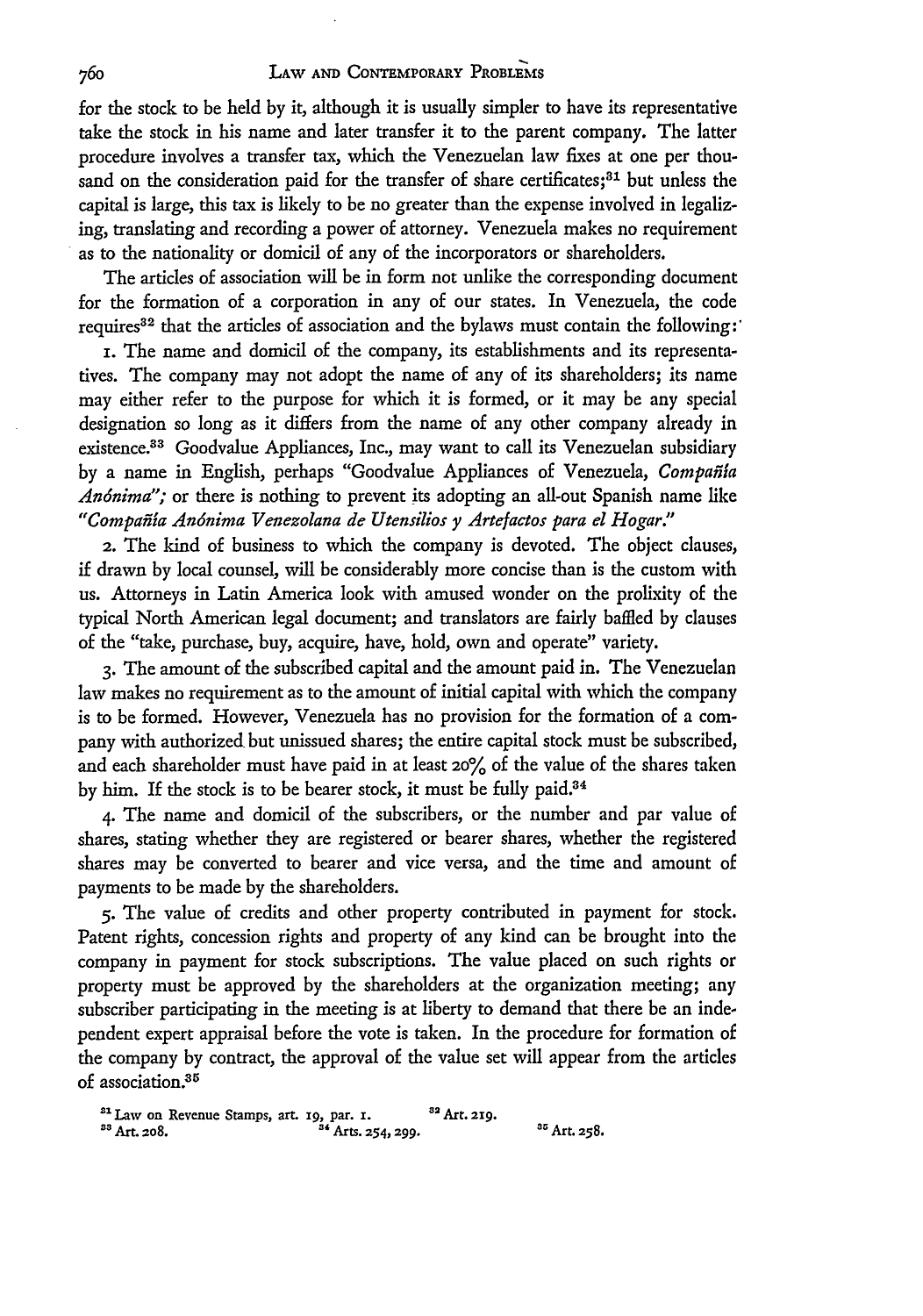**6.** The rules in accordance with which balances are to be prepared and dividends declared. The code calls for annual balances and for a summary statement every six months. Dividends are to be paid only out of net realized profits.<sup>36</sup> Whether stock dividends can be declared is a question about which there is no unanimity of professional opinion, although it has been done in practice. $37$  The same observation holds true as to the declaration of interim dividends out of accumulated surplus in advance of approval of the annual balance sheet.

**7.** Any particular rights or privileges granted to the promoters.

**8.** The number of directors, and their rights and obligations, specifying which of them can sign for the company. The board of directors may be composed of any number; the writer has on several occasions participated in the formation of a Venezuelan company with a sole managing director. Directors need not be stockholders; but each must deposit in the company treasury one or more shares of the company's stock to guarantee faithful discharge of his duties, and the usual practice is therefore to have one or more shares stand in each director's name and be deposited by him directly.38

Directors are to be elected by the general meeting of shareholders. A common practice is to provide each director with an alternate or *suplente,* who automatically steps in and acts for him whenever the titular member is incapacitated.

**9.** The number of *comisarios.* This useful officer is the shareholders' watchdog, elected by and responsible to them, and his duties are to give them periodic reports as to the conduct of the business by the board of directors. He is something more than an independent auditor employed by the shareholders, as he has unlimited access to all the files and records of the company and is not limited to financial matters; but the role of auditor is as close as our system comes to an equivalent. The semiannual statement of condition and the annual balance sheet and report of the directors are to **be** submitted to him in advance of the annual general meeting and must be accompanied by his report when they are brought up for approval by the shareholders. He is the normal recipient of complaints by the shareholders against the directors, and if io% of them present a complaint which he believes is well founded and urgent, it is his duty to call a special meeting of the shareholders to consider whether any action should be taken.<sup>39</sup> In the case of a wholly owned subsidiary company, the office of *comisario* is naturally of much less importance, and is not infrequently filled by one of the company's own accountants.

io. The powers of the general meeting, and requirements for the validity of its decisions and the exercise of voting rights, if it is desired to set up rules different from those prescribed in specific articles of the Code.

The ordinary general meeting of shareholders is held once a year at least, on the

**Art. 312.**

In **a** closely held **or** wholly owned subsidiary, where there **is** unanimity **of action,** it is **always** possible **to follow the** procedure **of a** declared dividend in **cash,** followed immediately **by an** increase in capital **and a** subscription **of** the increase **by** the shareholders, **to** be paid **for** with the proceeds **of** the cash dividend. Obviously, however, this procedure **may** have **tax** repercussions in this country which would make **it** unacceptable. **"** Art. **249. " Arts.** 292, **314-16, 310.**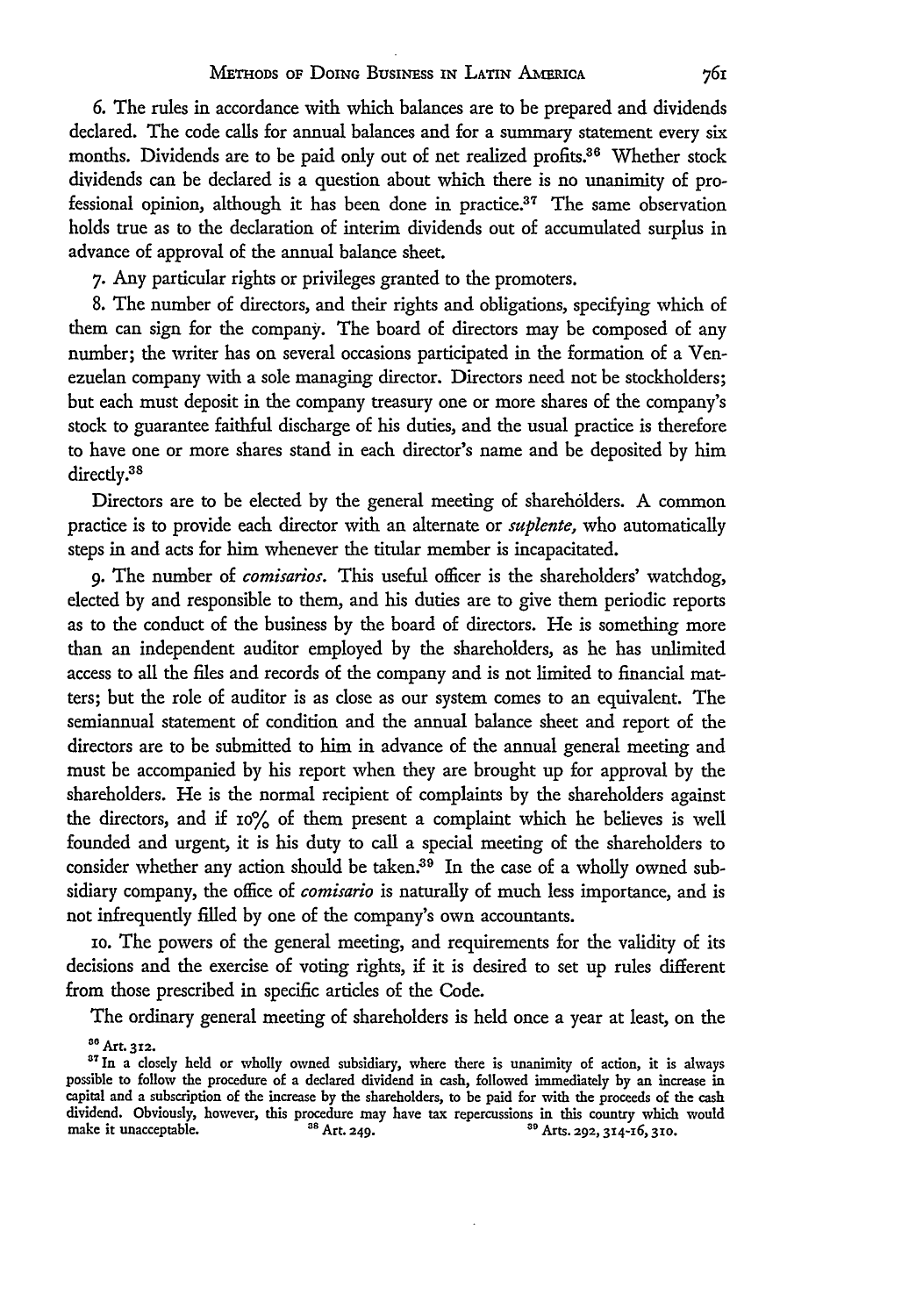date fixed in the bylaws; and unless these povide a different rule, more than half the stock must be represented for a quorum. A call for the meeting is to be issued by the board and published in a local newspaper at least five days before the date set, although there seems to be no reason to question the validity of a meeting held without a call if all the stock is represented. If a quorum is not present on the date set, another meeting is automatically held three days later, without a new call; if there is still no quorum, a call will be issued for a third meeting to be held five days later, with the statement that the meeting will be held with whatever shareholders are present. Special meetings may be called by the board at any time, and must be called when demanded by one fifth of the shareholders.<sup>40</sup>

Shareholders may attend the meetings in person or be represented by proxy.<sup>41</sup> Members of the board of directors, *comisarios* and managers may not act as proxies; <sup>42</sup> but aside from this statutory limitation, the matter is considered to be a purely internal one within the control of the meeting. There is no particular requirement as to the form or content of proxies, or as to authentication or legalization of signatures thereon. If the shares are bearer shares, it is a recognized practice for the bylaws to provide for proof of ownership by depositing the share certificates in a bank or similar institution as an alternative to physical exhibition of the certificates at the meeting.

The agenda of the ordinary general meeting include discussion and approval or modification of the balance sheet, election of directors, election of one or more *comisarios,* fixing compensation of directors and comisarios, and any other business specially brought up for action.

There is no provision in the Venezuelan Code as to place of holding meetings of shareholders. In the absence of such a provision, the writer has felt rather strongly that the shareholders themselves are at perfect liberty to designate as the place of meeting any location convenient to them, even though it be away from the corporate domicil and outside the country, and that they may by the same token give the board of directors at least a limited discretion in the matter. It must however be confessed that this view is regarded as heresy by many Latin American attorneys. Unless there is some strong reason to the contrary, therefore, it is advisable to hold all meetings of stockholders at the corporate domicil. The same observation can be made as to the normal and usual place of meeting of the board of directors.<sup>43</sup>

**'oArts. 276-281.**

<sup>43</sup> In connection with the general problem of what corporate functions must be necessarily carried on at the corporate domicil, see Bosvieux, in (1907) JOURNAL DES SOCIÉTÉS CIVILES ET COMMERCIALES, 488-489; Wahl, writing in the same periodical **(x911)** *id.* **253; DE GREG Rio,** *Delle Sodeta e delle Associazioni*

<sup>&</sup>lt;sup>41</sup> The Argentine Code contains a provision, art. 350, to the effect that no shareholder, however large his holdings, **may** vote more than one tenth **of** the capital, nor more than two tenths **of** the votes present at the meeting. This exaggerated protection **of** minority interests is roundly criticized **by** various commentators. MALAGARRIGA, CÓDIGO DE COMERCIO (1927); RIVAROLA, SOCIEDADES ANÓNIMAS (1918) par. 56, citing CÉLLERIER, ETUDE SUR LES SOCIÉTÉS ANONYMES (1905) 99. The Nicaraguan Code has an identical provision. Uruguay limits a holder to three votes if there are less than one hundred shares and to six votes **if** there are a hundred or more. Costa Rica has a sliding scale requiring first one share, then five shares, then ten shares for one vote as a person's holdings increase. All such restrictions will of course have an important bearing on the question of organizing subsidiary corporations under the laws of the particular countries involved. **" <sup>2</sup>**Art. 290.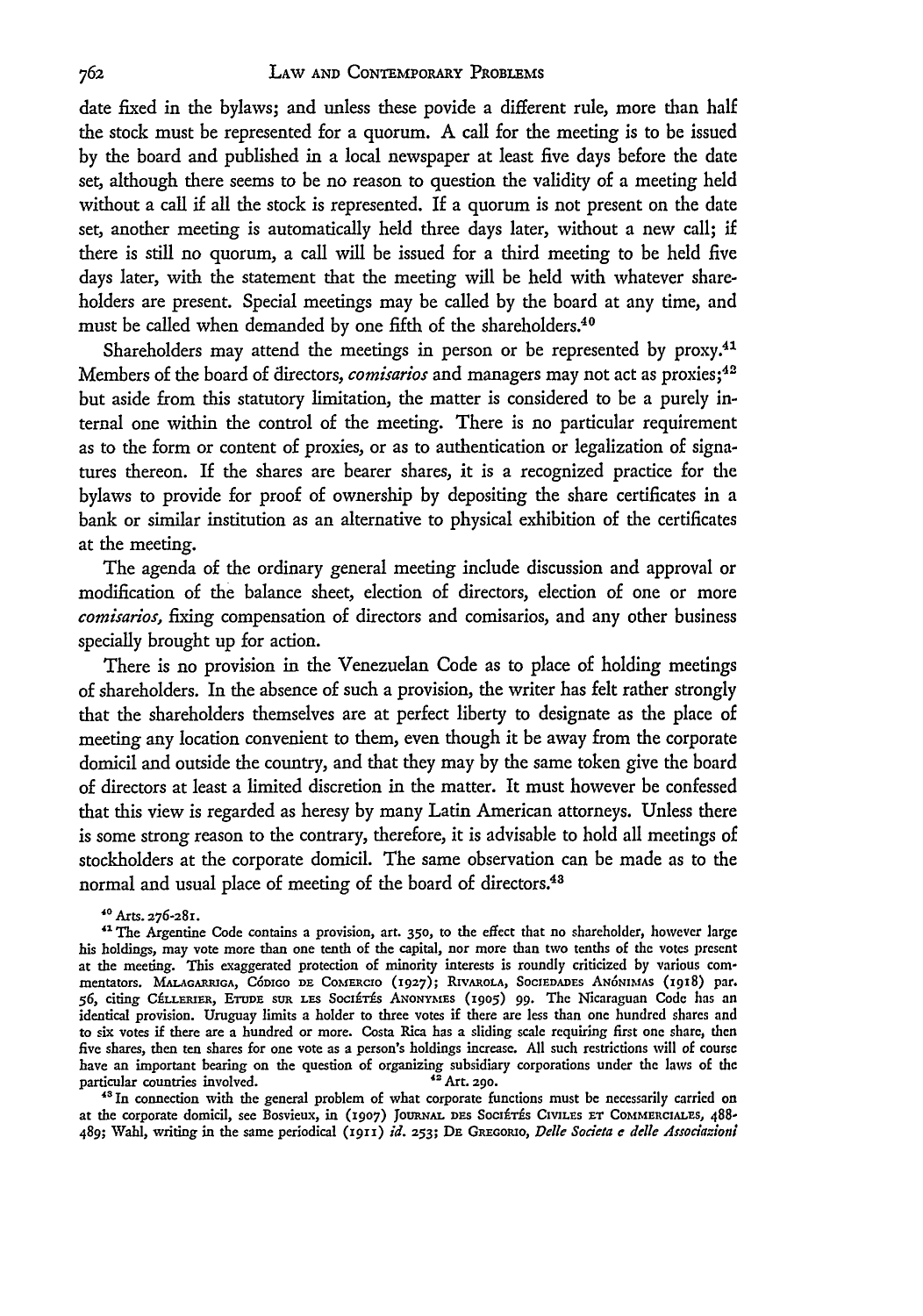**ii.** The time for commencement of the corporate existence and its duration. **A** common provision is to the effect that the company shall have a life of indefinite duration.

When the articles of association and the bylaws are completed, they will be signed by all the incorporators. The directors designated therein-usually the incorporators themselves-will then prepare a separate petition addressed to the local Court of Commerce, presenting the articles and the bylaws for record, and attaching evidence of the receipt by the company of the required minimum 20% payment from each shareholder. This evidence commonly consists of a certificate of deposit from a local bank, showing that the necessary amount of money has been deposited to the order of the new company.

The presentation for record is to be made within fifteen days after the execution of the corporate documents. It is the duty of the court to satisfy itself that all legal requirements in connection with the formation of the company have been met; the court then orders the registration and publication of the articles of association and the filing of the bylaws.44 Amendments to the articles or the bylaws may be made by the shareholders at any time, but require registration and publication in the same manner as the original documents.<sup>45</sup>

Share certificates must be signed by two members of the board of directors, and must contain certain specified information about the company, including the date of the annual meeting. Bearer shares pass title by delivery of the share certificate; registered shares are transferable only on the books of the company, and the company's stock records are the only legal proof of ownership.4

General obligations of the company may only be issued by authority of a meeting of shareholders, and may not exceed the existing capital of the company. This restriction, however, does not apply to bills of exchange, to deposit accounts, to nonnegotiable obligations to a designated payee, or to obligations arising out of particular transactions.<sup>47</sup> Advances on open account by a parent company to its subsidiary, for example, would seem clearly to fall outside the restriction.

## C. RELATIVE MERITs OF **THE METHODS OUTLINED**

At the beginning of this paper we set down some of the practical considerations which a North American company would have before it in choosing a vehicle for the conduct of its business operations in Latin America. We have drawn the broad outlines of the most readily available methods of doing business in one country, Venezuela, as having a legal system which is fairly representative of that which will be found in most of the others. We ought now to set the desiderata postulated against the means available, and see whether we can give the president of Goodvalue Appliances, Inc., some concrete advice.

The decision as between establishing corporate existence within each country, on

*Comerdali* in 4 **IL CODICE DI** COMERCIO COMMENTATO (6th **ed.** Turin **1938) 88;** *i* SOPRANO, **TRATITATO TEoRico** PRAnTco **DELLE SOcIETA ComMERmCAmI** (Turin **1934) 527-529.** The writer's **own** views **were** set out in a **paper** *La Compaina An6nima Venezolana ante el Progreso Mundial* (Caracas 1939). <sup>45</sup> Art. 220. <sup>45</sup> Art. 226. <sup>45</sup> Art. 226. <sup>47</sup> Art. 305.

**<sup>&</sup>quot;Art. 220. " Art. 226.**